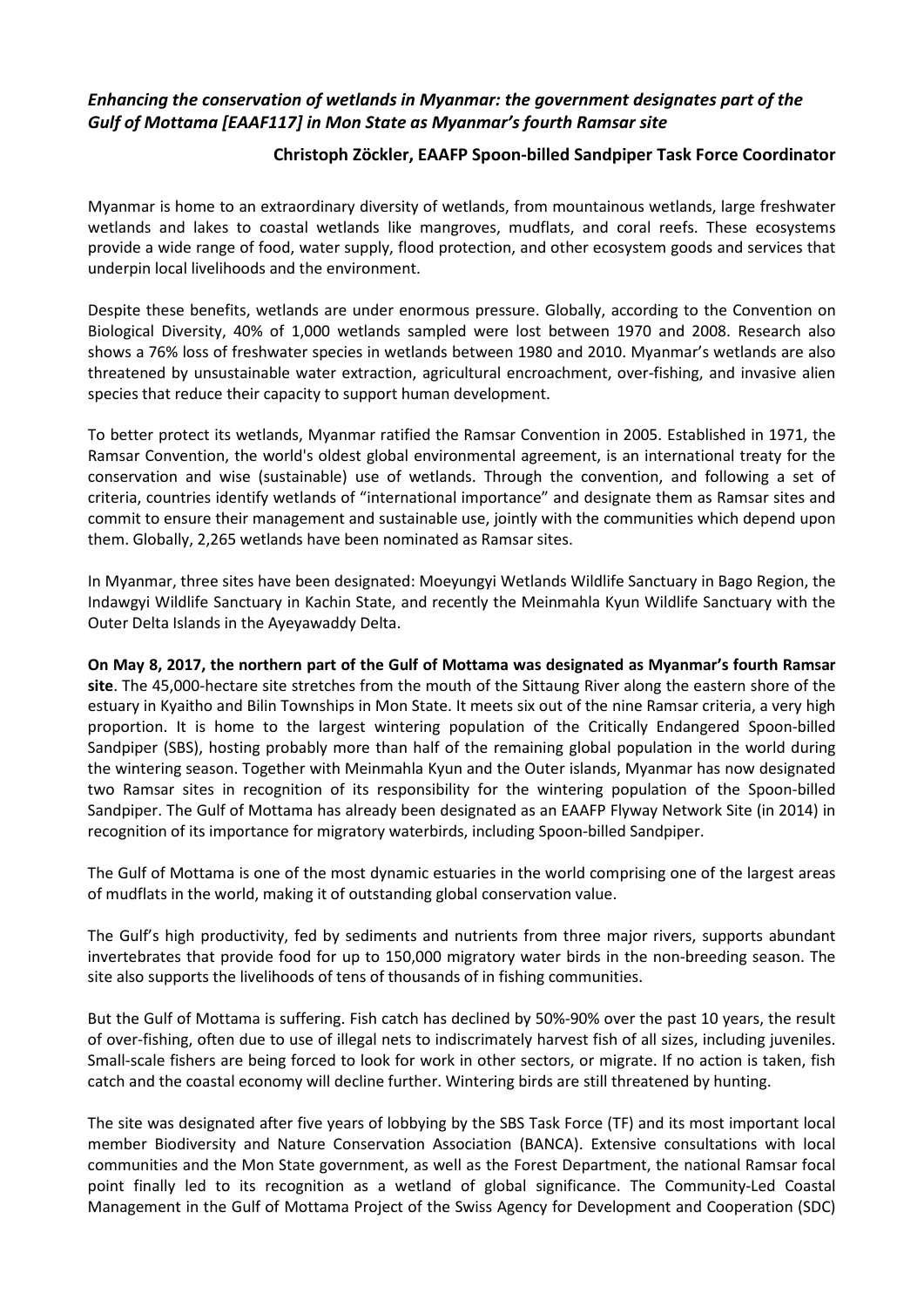is supporting a project, which is implemented by HELVETAS - a Swiss NGO - in cooperation with IUCN, the International Union for Conservation of Nature, and two local NGOs, Network Activities Group (NAG) and BANCA, assisting the preparation of a management plan for the Gulf of Mottama that incorporates the "wise use" principles of the Ramsar Convention. The designation of this Ramsar site is of special significance because it is the first in Myanmar that is outside a legally designated protected area. It therefore sets an important precedent for Myanmar's many other wetlands of global importance that merit Ramsar status.

"The SBS Task Force is very pleased" celebrates Dr. Christoph Zöckler, SBS TF Coordinator; "finally the most important wintering site gains the international recognition it deserves. This is one of a few important SBS flyway sites with significant numbers of SBS that is now protected and we congratulate the Myanmar government for its foresight and dedication in securing crucial sites for the Spoon-billed Sandpiper. But this would not have happened without the tireless commitment of BANCA and in particular Pyae Phyo Aung, who dedicated most of his time over the past six years to the protection of this site."

In celebration of Myanmar's fourth Ramsar site, a launch event will be held in Mon State in May 2017. This will be an opportunity to learn more about the importance of those muddy waters.

The nomination documents for the extension of the Ramsar site to the southern townships of Thaton, Paung, and Chaungzon are being prepared.

Relevant links:

- Video: Gulf of Mottama
- [Spoon-billed Sandpiper Task Force](http://www.eaaflyway.net/our-activities/task-forces/spoon-billed-sandpiper/)
- [The International EAAFP SBS Task Force met in Mawlamyine, Myanmar for their 11th meeting, 12-](http://www.eaaflyway.net/the-international-eaafp-sbs-tf-met-in-mawlamyine-myanmar-for-their-11th-meeting-12-22-january-2017/) [22 January 2017](http://www.eaaflyway.net/the-international-eaafp-sbs-tf-met-in-mawlamyine-myanmar-for-their-11th-meeting-12-22-january-2017/)
- Secretariat joined the SBS population survey in th[e Southern Gulf of Mottama](https://www.flickr.com/photos/eaafp/sets/72157677597625772) (Photo album)